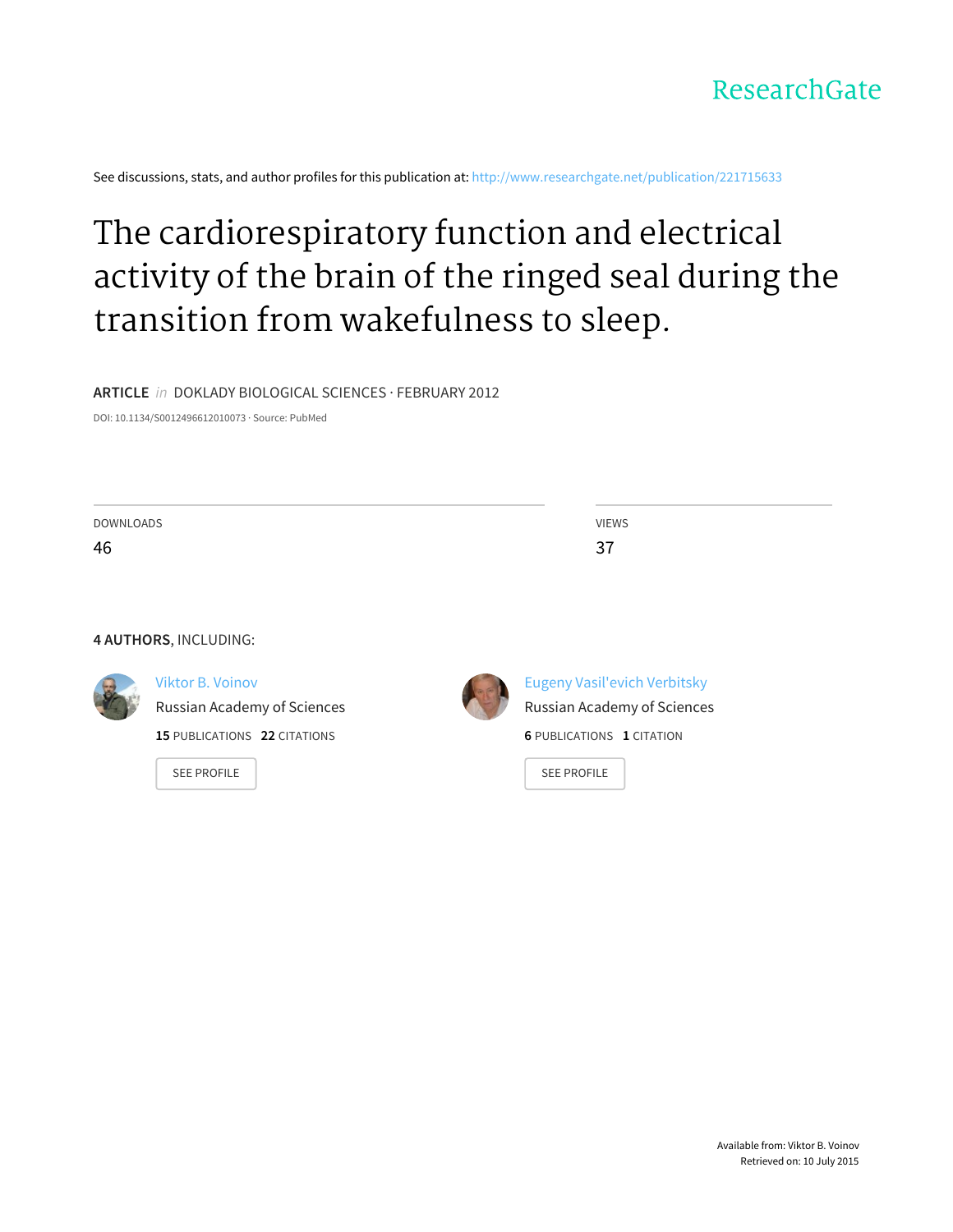$=$  **PHYSIOLOGY**  $=$ 

## **The Cardiorespiratory Function and Electrical Activity of the Brain of the Ringed Seal during the Transition from Wakefulness to Sleep**

**G. G. Matishov***<sup>a</sup>***,** *<sup>b</sup>* **, V. B. Voynov***<sup>c</sup>***,** *<sup>b</sup>* **, E. V. Verbitsky***<sup>c</sup>* **, and A. L. Mikhaylyuk***<sup>b</sup>*

Received October 11, 2011

**DOI:** 10.1134/S0012496612010073

Although the behavior and physiology of marine mammals are of high scientific interest, our under standing of higher nervous activity of some species remains incomplete. Studies on the bioelectric phe nomena in the central nervous system of different groups of pinnipeds are well represented in the litera ture  $[1-5]$ ; however, there is no information about the rhythmical characteristics of the total brain electrical activity in the ringed seal during wakefulness and the development of sleep. In recent decades, methods and equipment for studying animals under natural condi tions have been intensely developed; at the same time, laboratory experiments still remain important.

The urgency of this study comes from the necessity for further investigation of the behavior and activity of the central nervous and cardiorespiratory systems of the ringed seal. This is important for monitoring the condition of seals after their capture, transportation, and keeping in captivity, as well as for veterinary con trol.

The study was performed from September 2010 to May 2011 at the open-cage unit of the Experimental Test Ground of the Murmansk Marine Biological Institute of the Kola Science Center of the Russian Academy of Sciences. We studied two male ringed seals (*Pusa hispida* Schreber, 1775, the family Pho cidae) aged two and three years, with a body mass of 36–42 kg, living in captivity for more than a year. The seals were kept in a bath  $(2000 \times 2000 \times 700 \text{ mm})$  without water. Sedation was performed by an intramuscular injection of 5–6 mL of 20% xylazine (Interchemie Werken "de Adelaar," the Netherlands), an α-2 adr energic receptor agonist that has analgesic, anesthetic, and mild myorelaxant effects.

Polygraph study provided recording an electroen cephalogram (EEG) with leads in three symmetrical regions of the seals' brain, namely the central (C), parietal (P), and occipital (O) points of the left (s) and right (d) hemispheres; electrooculogram (EOG); electrocardiogram (ECG); oronasal flow; breath noise; and thoracic perimetry. The ground electrode was located near the nasal bones; the reference elec trodes were located in the postaural region above the mastoid process. The bioelectric activity was recorded using intradermal leads, by means of needle elec trodes, as well as using epidermal leads, by means of gold electrodes fixed with an adhesive to the head of the animal. ECG was recorded using a software-and hardware system developed at the Southern Scien tific Center of the Russian Academy of Sciences [6]; polygraphic parameters were recorded using Leonardo C59, S12 (MKE Medizintechnik, Ger many) [7]. The beginning of the inhalation and exhalation was determined using the video frames visualizing the opening of the nostrils, taking into account the recorded oronasal flow. The delineation and measurement of the opening area of the nostrils was performed using the ITEM 5.0 TECNAI FEI software. The widening of the nostrils (by 40% or more) together with a negative oronasal flow after the exhalation was considered to be the beginning of inha lation; an increase in the nostril area together with a positive oronasal flow following the respiratory pause or inhalation was considered to be the beginning of exhalation. The interval between successive breaths was considered to be the breathing period; a respira tory pause of 10 s or more was regarded as sleep apnea. The experimental protocols were approved by the Ethics Commission in accordance with the Helsinki Declaration. Numerical series analysis was

*a Southern Scientific Center, Russian Academy of Sciences, pr. Chekhova 41, Rostov-on-Don, 344006 Russia*

*b Murmansk Marine Biological Institute, Kola Science Center, Russian Academy of Sciences, Vladimirskaya 17, Murmansk, 183010 Russia;*

*c Institute of Arid Zones, Southern Scientific Center, Russian Academy of Sciences, ul. Chekhova 41, Rostov-on-Don, 344006 Russia*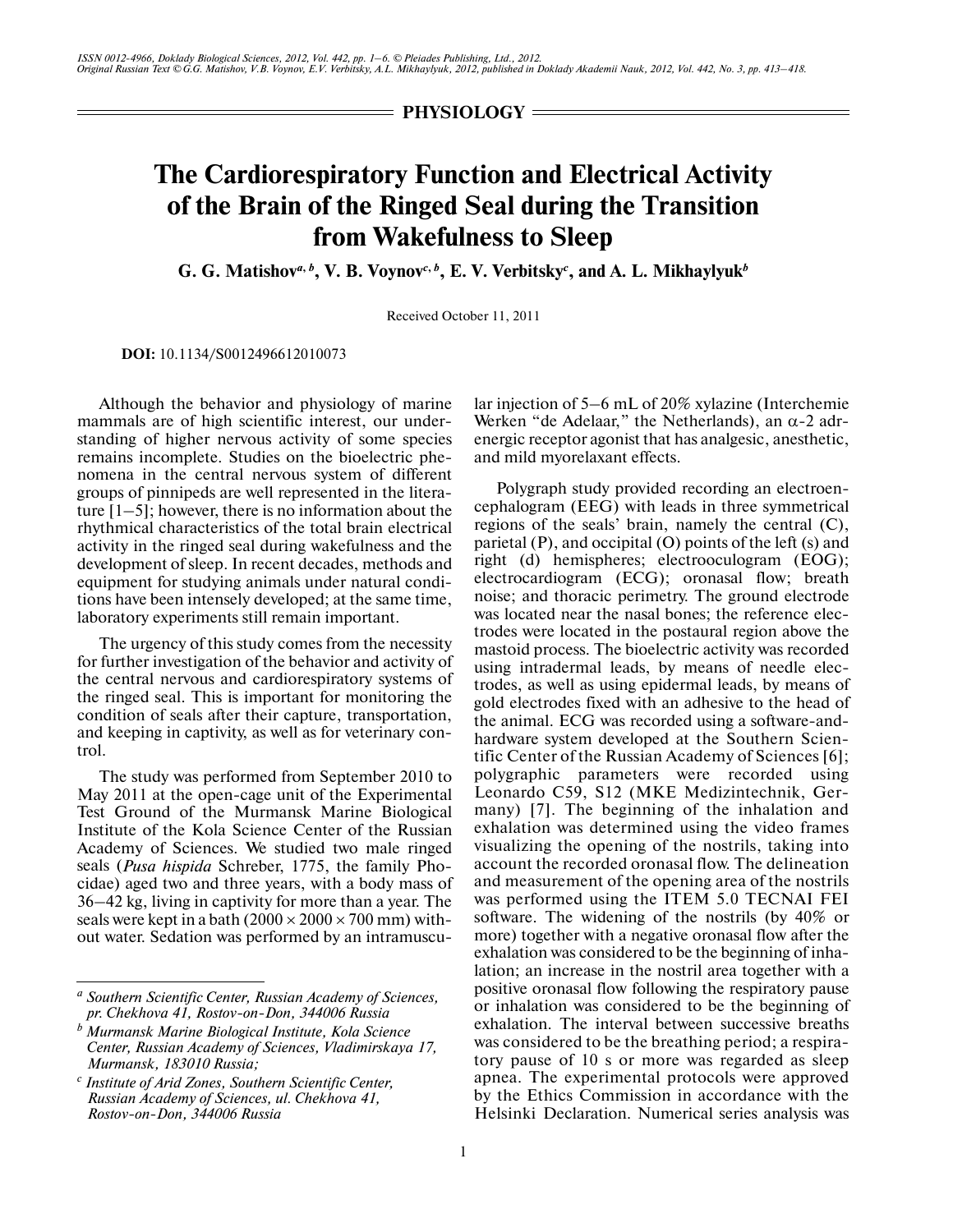carried out using the Encephalan–131–03 11m digital software environment (Medicom MTD, Taganrog, Russia) after digital filtering in the band 0.5–50 Hz.

Observing the ringed seal in captivity gave us the general idea about the influence of the feeding regime, the presence of humans, and the changes in circadian, climatic, and seasonal factors on seals (Fig. 1). In par ticular, it was found that, before feeding, the seals pre fer the surface of the water and display orientation



responses waiting for a trainer who brings some fish. The character of respiration, as measured by the aver age duration of apnea before feeding  $(16.9 \pm 3.79 \text{ s})$ and after feeding (25.4  $\pm$  1.45 s) changed significantly (Student's test:  $t = 1.16$ ,  $p = 0.042$ ), which means a calmer condition of the animals after feeding. When the seals were at the surface of the water, their nostrils were usually open only long enough to perform exha lation and inhalation  $(1-2 s)$ . After feeding, only in a few cases, the nostrils of a seal floating on the surface of the water were opened for about 20 s.

Observing the animals, we found a great variety of respiratory movements of the thorax and types of opening the nostrils, including the transitions from rhythmic to nonrhythmic breathing. For example, rhythmic breathing lasted for 2–5 minutes, and then changed to nonrhythmic breathing, which consisted of patterns with a highly probable prolonged apnea. The transitions between these types of breathing are shown in Fig. 2. The period of breathing with a long apnea (52 s) is followed by rapid rhythmic breathing (14.3 breaths per min); then, it is followed by a slow rhythmic pattern (5.4 respiratory cycles per min). It is interesting that the heart rate significantly decreased (to 20 beats per min) against the background of pro longed apnea, with a subsequent increase in it (up to 55 beats per min) at the end of apnea. Doublets of sys toles observed after prolonged apnea are noticeable as well. In general, against the background of apnea, the R-wave amplitude often decreases, subsequently increasing after the return to rhythmic breath. Proba bly, the change in the R-wave amplitude is due to the change in the heart axis resulting from the tension of the diaphragm.

Analysis of the breathing of the seals showed that a rapid exhalation (about 1 s) is followed by longer inha lation (about 2 s). Then, in the case of rhythmic breathing, a new cycle starts, or apnea of a different duration follows (Fig. 3). The figure shows the effect of the respiratory arrhythmias on the nature of heart con tractions. Tachycardia during the inhalation is fol lowed by bradycardia during the exhalation, which is particularly evident against the background of apnea. These features of the respiratory function contribute to the data on the respiratory system of marine mam mals and clarify some phenomena that we have described [8, 9].

Analysis of the behavior and EEG parameters allowed active wakefulness (AW) and quiet wakeful ness (QW), as well as the beginning of slow-wave sleep (SWS), to be distinguished from the sleep–wake cycle.

**Fig. 1.** The dynamics of respiration and behavior of ringed seals on the surface of the water and under the water. The exposure of the nostrils. Fragments A1, B1 and B2: NO, nos trils open, exhalation–inhalation; NC, nostrils closed.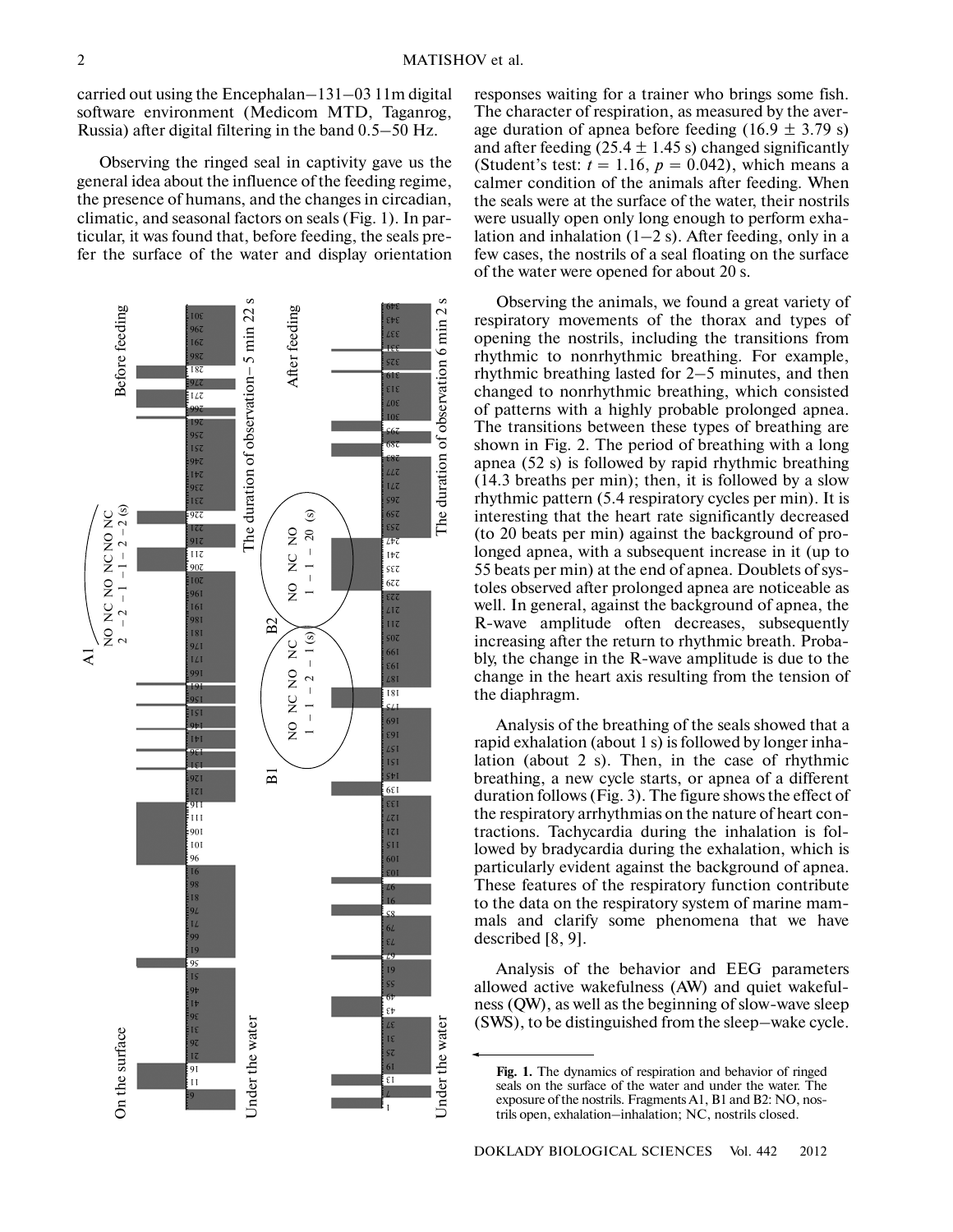

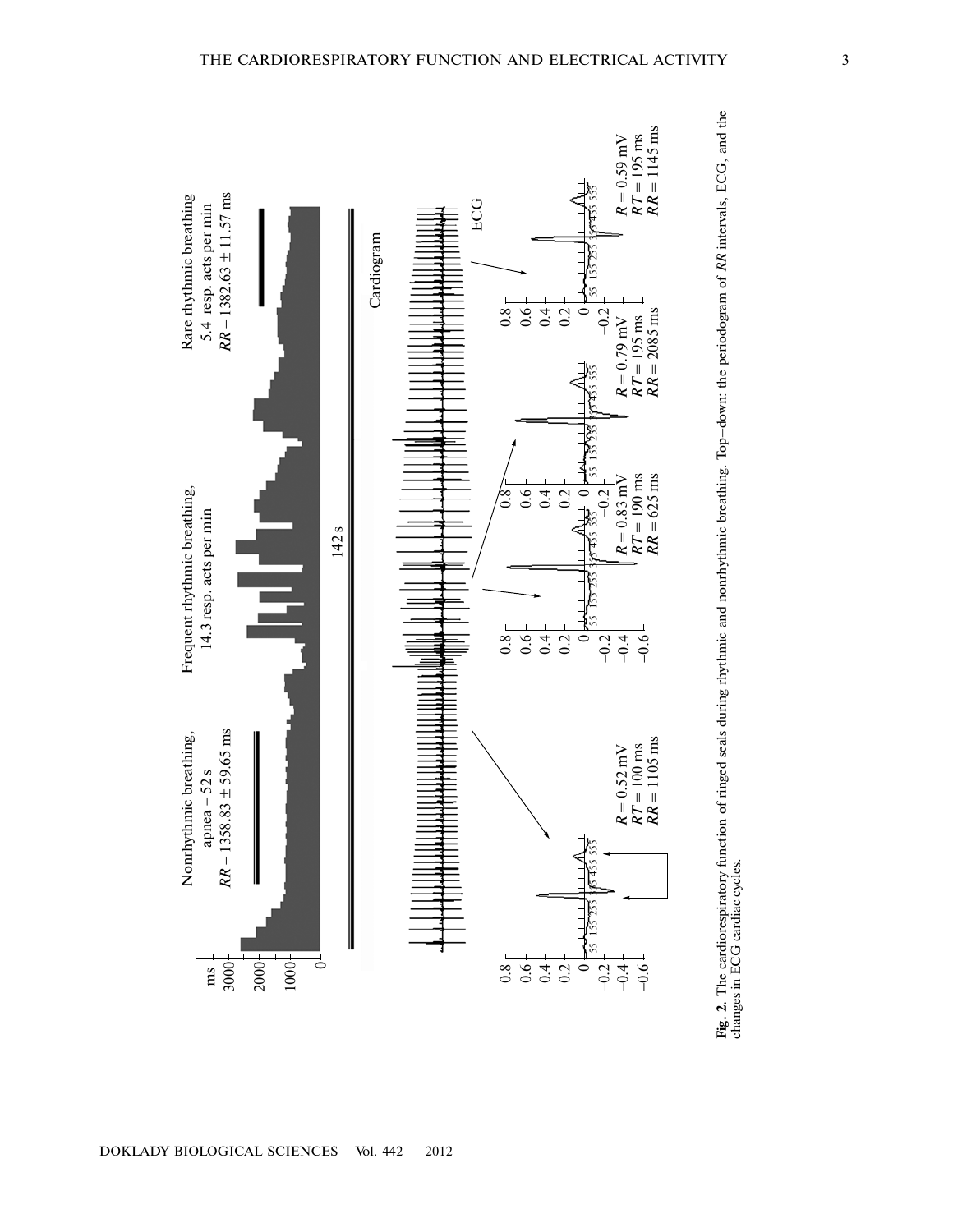Active wakefulness (Fig. 4) was characterized by desynchronized EEG with a low amplitude, presented in a wide frequency range (0.5–30 Hz) typical of mammals, without a distinct dominance of any range with a small amount of slow waves (0.5–2 Hz). Varia tion from animal to animal were not significant, they differed on the nature of the domination of a narrow



strip of  $\alpha$ -like rhythm (9–11 Hz). During the rhythmic breathing, the average duration of the respiratory cycle was  $4.75 \pm 0.29$  s. According to our observations, the apnea (a breathing pause more than 10 s) accounted for 4.17%; the mean ECG RR interval duration was  $698.8 \pm 39.76$  ms, which corresponded to the pulse of 85.9 beats per min. The eyes of the seals were opened, and its head was raised. The muscle tone allowed the seals to attempt to support on their flip pers.

In contrast, QW (Fig. 4) was characterized by the appearance of dominant ECG frequencies of 8–14 Hz with a modal frequency of 10.2 Hz for one seal and 11.4 Hz for the other one, as well as by slow compo nents in the range of 0.5–4 Hz. During the dynamic transition from AW to QW, the duration of the respira tory cycle increased to  $6.0 \pm 0.47$  s. The representation of apnea increased to 8.0%; the average duration of ECG RR interval increased to  $808.6 \pm 45.30$  ms, which corresponded to the pulse of 74.2 beats per min. The seal's eyes were mostly closed, and its head fell onto the platform. The seals did not take attempts to support on the flippers.

Following the QW, SWS became more profound (Fig. 4). In an EEG of SWS, a dominant frequency range of the bioelectric potential oscillations shifted to the low-frequency region of the spectrum (0.5– 4.0 Hz) (Fig. 4). It is worth noting that, at all stages of the research and in both animals, no significant phe nomena of hemispheric asymmetry were observed in the EEG. As it was shown by a number of researchers, asymmetric SWS is typical of all members of the family of eared seals, however it does not occur in the true seals [1, 10, 11]. The duration of the respiratory cycle increased more and reached  $9.12 \pm 1.27$  s; the probability of apnea increased to 12.5%; and the average duration of ECG RR–interval increased to 950.12  $\pm$ 45.77, which corresponded to the pulse of 63.16 beats per min.

Statistical evaluation of data sets using the Wil coxon test for paired comparisons of dependent vari ables allowed us to record significant differences between the duration of the respiratory cycle during QW and SWS (*p* = 0.001), AW and SWS (*p* = 0.00002); the duration of RR interval during QW and SWS ( $p =$ 0.0001), AW and SWS ( $p = 0.044$ ).

The most important finding was that, during drop ping-off to sleep, the probability of prolonged respira tory pauses (apnea) significantly increased from 4.17% during AW to 12.5% during SWS. Probably, the preva-

**Fig. 3.** The change from nonrhythmic to rhytmic breathing with changes in the heart rate in ringed seals. At the top: the perimetry of the thorax (marked: apnea and the alter nation of exhalation and inhalation). At the bottom: ECG (marked: tachycardia and bradycardia).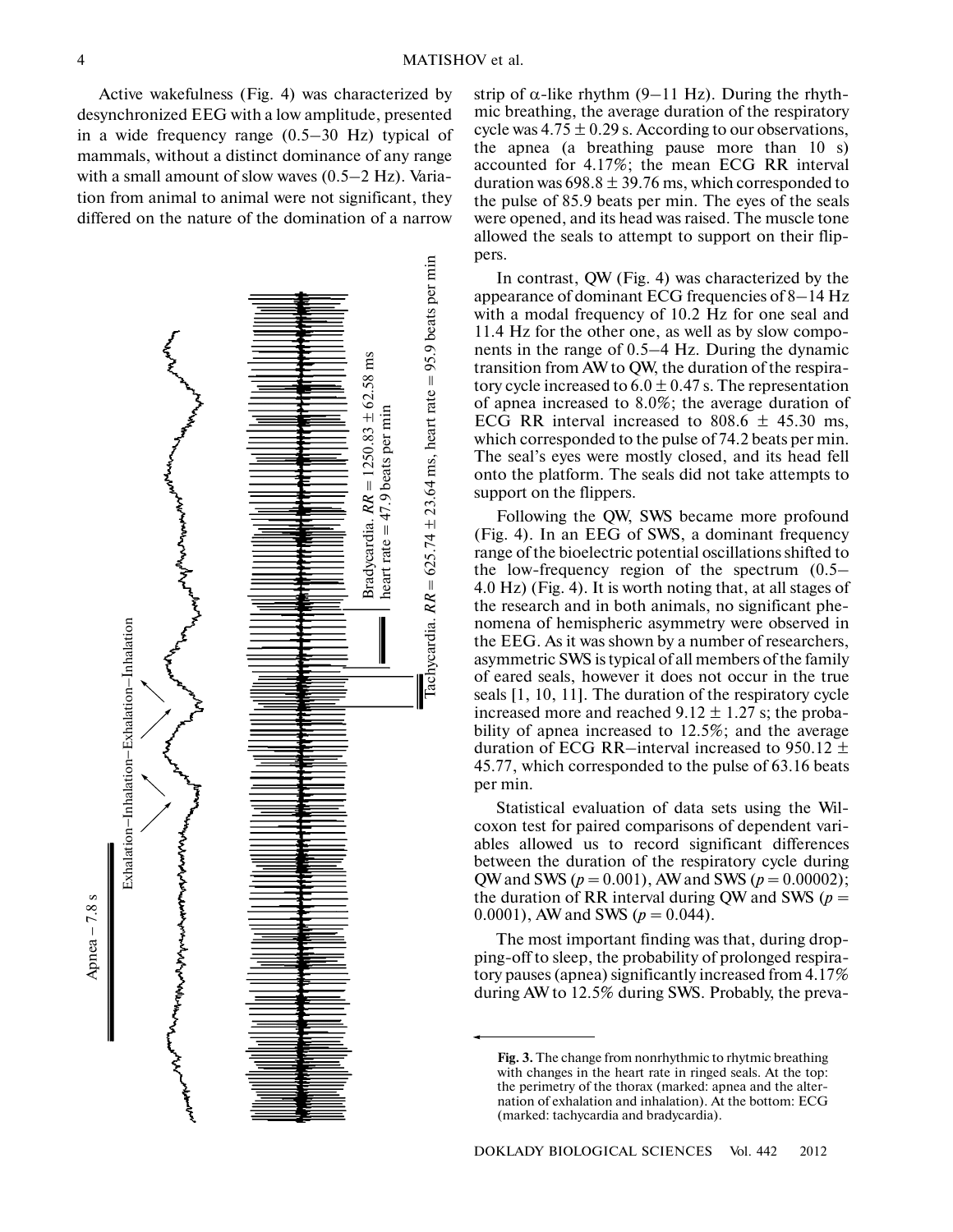